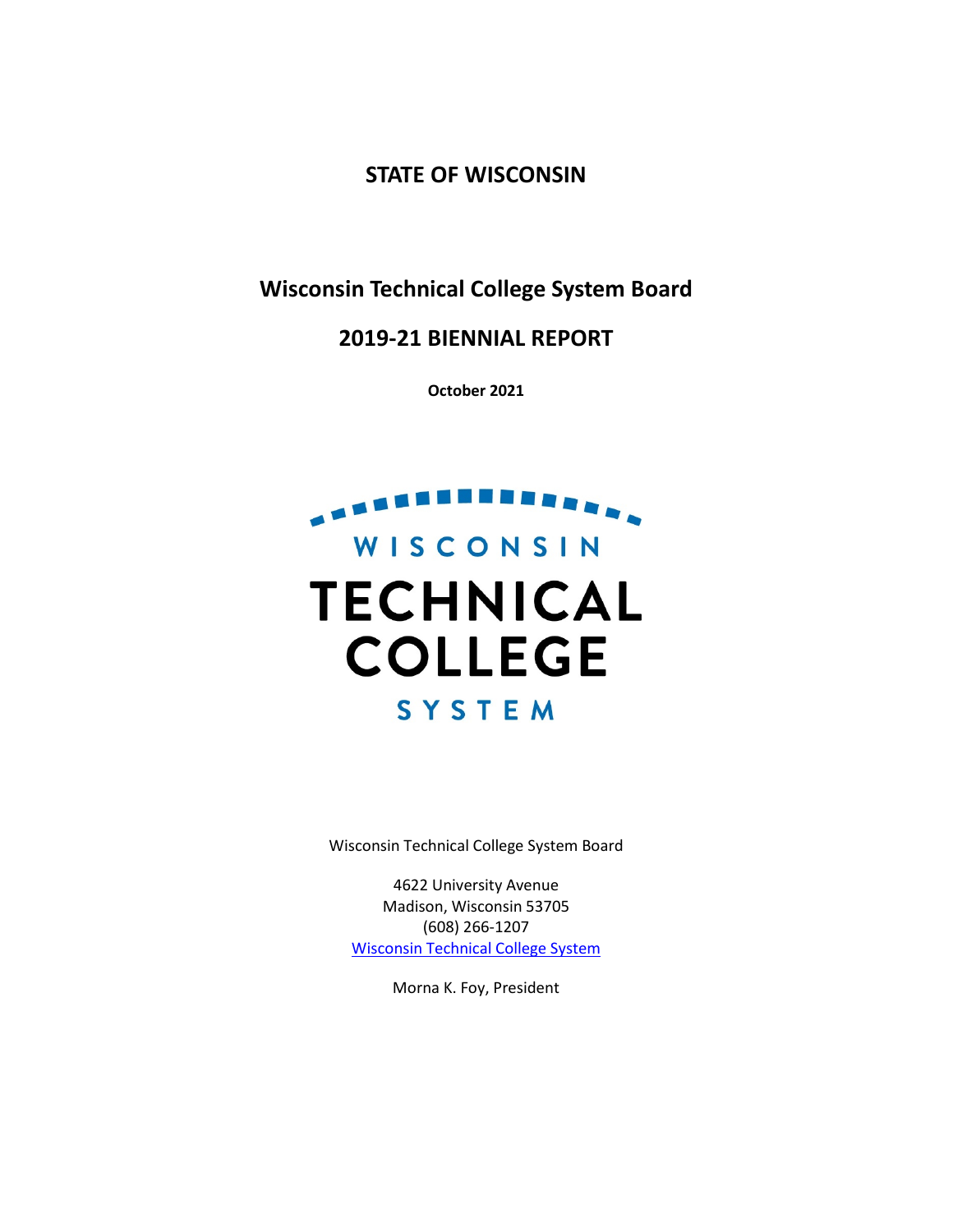# *AGENCY OVERVIEW*

#### **Mission and Purpose**

Chapter 38, *Wis. Stats.*, provides that the Wisconsin Technical College System (WTCS) Board is responsible for the initiation, development, maintenance and supervision of programs with specific occupational orientation below the baccalaureate level. These include associate degrees, training of apprentices and adult education below the postsecondary level. In order to foster economic development and expansion of employment opportunities, the principal purposes of the System are to provide occupational education and training and retraining programs necessary for full participation in the workforce and to provide customized training and technical assistance to business and industry. Additional purposes of the System are to cooperate and contract with secondary schools, provide collegiate transfer programs, offer basic skills education, offer community service programs and self-enrichment activities, and address barriers created by stereotyping and discrimination.

#### **WTCS Board**

As the WTCS governing body, the WTCS Board is structured to reflect its mission and diverse responsibilities. The Board consists of 13 members, including three ex officio and ten non-salaried members appointed by the Governor. As established in Chapter 38, *Wis. Stats*., the three ex-officio members are the Department of Workforce Development (DWD) Secretary (or designee), the University of Wisconsin System (UWS) Board of Regents President (or designee) and the State Superintendent of Department of Public Instruction (DPI) (or designee).

Of the ten appointed board members, one represents employers, one represents employees, one represents farmers, one represents students and six represent the public as at-large members. Appointed board members serve staggered, six-year terms, with the exception of the student representative, who serves a two-year term. The WTCS Board is empowered to determine the organization, plans, scope and development of postsecondary technical and adult education; appoint a System President; approve the qualifications of district educational personnel and courses of study; establish system-wide policies and approve district proposals for facilities development and land acquisition. The Board establishes procedures and criteria for determining course credit, state aid, uniform accounting for financial programs and other data required of the colleges.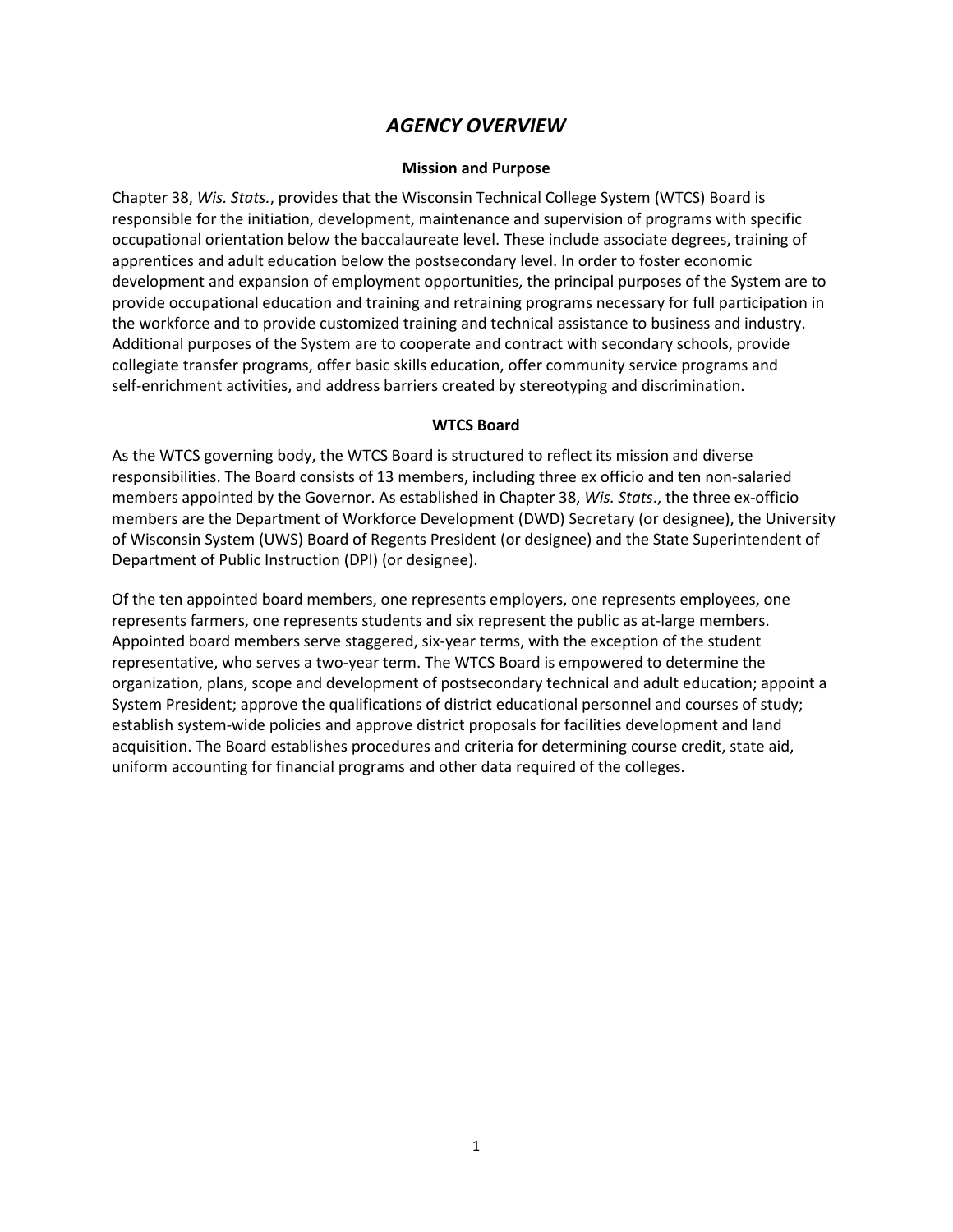During the 2019-21 biennium, the following individuals served on the WTCS Board:

| <b>Member</b>                             | Representing   | <b>Residence</b>    |
|-------------------------------------------|----------------|---------------------|
| Becky Levzow, President 2019-21           | <b>Farmers</b> | Rio                 |
| Douglas A. Holton, Sr.                    | Public         | Milwaukee           |
| <b>Terrance McGowan</b>                   | Employees      | Pewaukee            |
| Dr. Rodney Pasch, Vice President, 2019-21 | Public         | Elroy               |
| John Schwantes                            | Public         | <b>Elkhart Lake</b> |
| Kelly Tourdot                             | Public         | Waunakee            |
| S. Mark Tyler                             | Public         | Woodville           |
| Cooper Richason                           | Student        | Trempealeau         |
| Stephen Willett                           | Employer       | Phillips            |
| Mary Williams                             | Public         | Medford             |
| Dr. Quincey Daniels, Jr.                  | Public         | Mindoro             |

The following ex-officio members served on the Board during the 2019-21 biennium:

| Member                  | Representing                                             |
|-------------------------|----------------------------------------------------------|
| Carolyn Stanford Taylor | State Superintendent of Department of Public Instruction |
| Dr. Eve Hall            | University of Wisconsin System Board of Regents Designee |
| John W. Miller          | University of Wisconsin System Board of Regents Designee |
| Caleb Frostman          | Secretary, Department of Workforce Development           |
| Amy Pechacek            | Secretary-Designee, Department of Workforce Development  |

#### **System Office**

A System President, who serves at the pleasure of the WTCS Board, leads the WTCS Office. The WTCS Office ended the biennium with 55 full-time equivalent (FTE) authorized positions. Major staff responsibilities are as follows:

• The *Offices of Finance and Management and Information Technology* have oversight responsibility for operations including accounting, budgeting, procurement, payroll, human resources, facilities and information technology. The offices distribute state aid and provide guidance to the technical colleges in developing financial policies and standards. In addition, the offices assist the Board in determining student fees and tuition rates and in approving district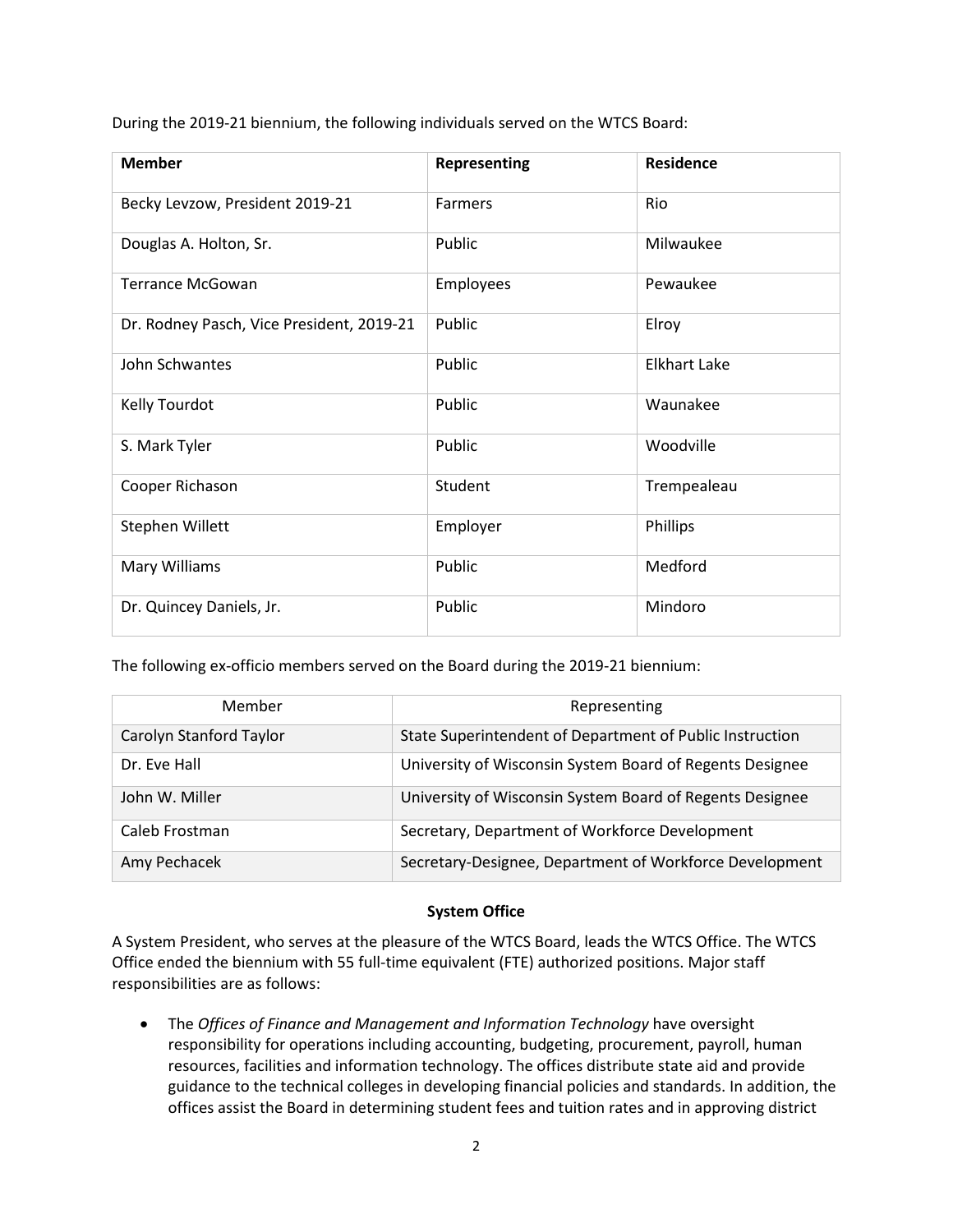facility development projects. The offices are also responsible for the management of information and oversight of district budgets and enrollments.

- The *Office of Instructional Services* has responsibility for program definition, approval, evaluation and review. It focuses on programs in agriculture, office services, marketing, home economics (including family and consumer education), health occupations, trade and industry (including apprenticeship, fire service, law enforcement, safety, technical and vocational training), general education, personnel certification and environmental education. It also serves as a liaison to secondary schools.
- The *Office of Student Success* is responsible for the coordination of state and federal grant programs, student financial aid, federal projects for the disabled and disadvantaged, adult and continuing education outreach, adult basic education, English language learning and Workforce Investment Act projects. It also serves as a liaison to business and industry.
- The *Policy and Government Relations Team*, which reports to the executive vice president, provides leadership for System-wide policy analysis and development, public outreach and federal and state government relations. It is responsible for the coordination of System-wide budgeting and planning, research and labor market information.
- The *Strategic Partnerships and External Relations Director* serves as a member of the agency's leadership team. The Director is the WTCS Public Information Officer and functions as the liaison between WTCS and a wide variety of internal and external partners.



## **Wisconsin Technical College System Board and Office**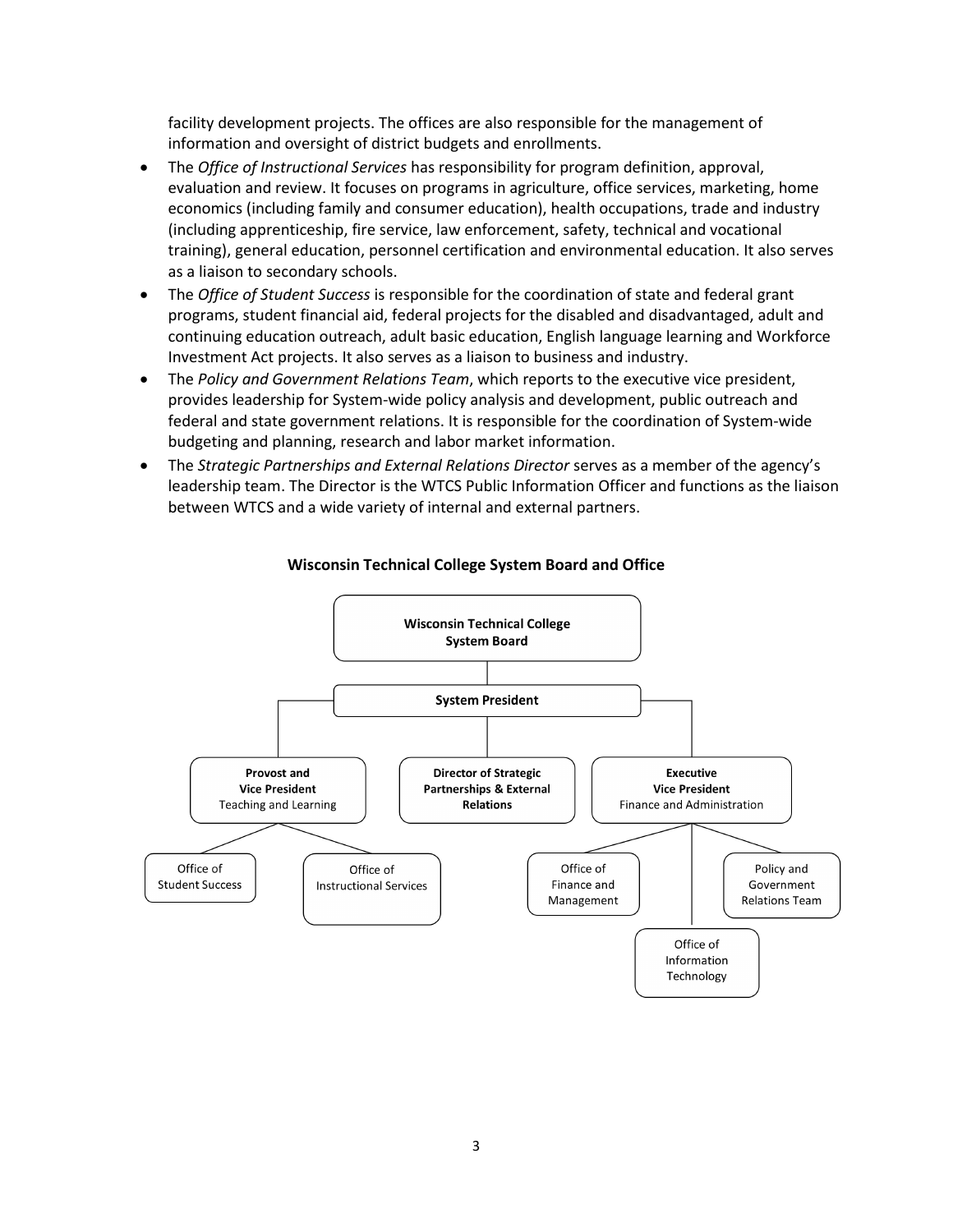#### **WTCS Board Policies**

The WTCS Board has the authority to establish System-wide policies. The WTCS Board uses a two-step process to consider policy changes and ensure the opportunity for member input. Draft policy recommendations are first developed by the WTCS Office in consultation with various stakeholders. The System President presents the draft recommendations to the Board for discussion. System Office staff incorporate the comments of the Board into the draft recommendations. At a subsequent Board meeting, the System President presents the final recommendations to the Board for its action. Policies approved by the WTCS Board are published in it[s policy manual.](https://www.wtcsystem.edu/about/wtcs-board/board-policies/)

## **WTCS Strategic Directions**

The WTCS Board has adopted the following strategic directions and action steps for the five-year period, 2021-2025.

## **Transform the delivery of postsecondary education and training**

- Position the colleges to best meet the needs of the diverse communities they serve, with a particular focus on students and employers, by making clear the purpose and value of a broad range of diversity, equity and inclusion efforts.
- Increase awareness that the statutory mission of the Wisconsin Technical College System is exceptionally broad by design, uniquely positioning Wisconsin's technical colleges to meet shifting stakeholder demands in times of rapid change.

#### **Innovate to increase college access, inclusion and success for all students**

- Identify, advance, support and continuously improve teaching and learning strategies that meet the needs of each student.
- Emphasize delivery of student support services that make Wisconsin's technical colleges consistently inclusive and student ready.
- Assure colleges' facilities proposals align with goals for meeting student and employer needs.

#### **Inspire learners of all ages to engage in technical education**

- Consistently, actively seek to ensure that all students feel safe, welcome and included and have the opportunity to pursue lifelong learning, achieve academic success and prepare for careers.
- Create broad awareness of college offerings and outcomes and elevate the image of Wisconsin's technical colleges as a first-choice postsecondary option supported by data and student success stories.

#### **Collaborate to efficiently, effectively advance student and employer goals**

- Maintain affordability for students, balanced with a lasting commitment to rigor and quality.
- Assure that course and program curriculum is industry-aligned, flexible and responsive, meeting the needs of employers and providing value for learners at all stages of life and career.
- Engage policymakers, educators, employers, workforce and economic development partners and community organizations to create a lifelong learning continuum and position Wisconsin for economic growth and stability.
- Actively and strategically coordinate state and federal grant finance and administration with instructional and student support objectives.
- Align Information Technology (IT) infrastructure and services and leverage data to drive improvements in identifying and addressing student achievement gaps.
- Work together with WTCS colleges in the areas of professional development, System finance and advocacy with a consistent focus on student outcomes and maintaining quality workplaces.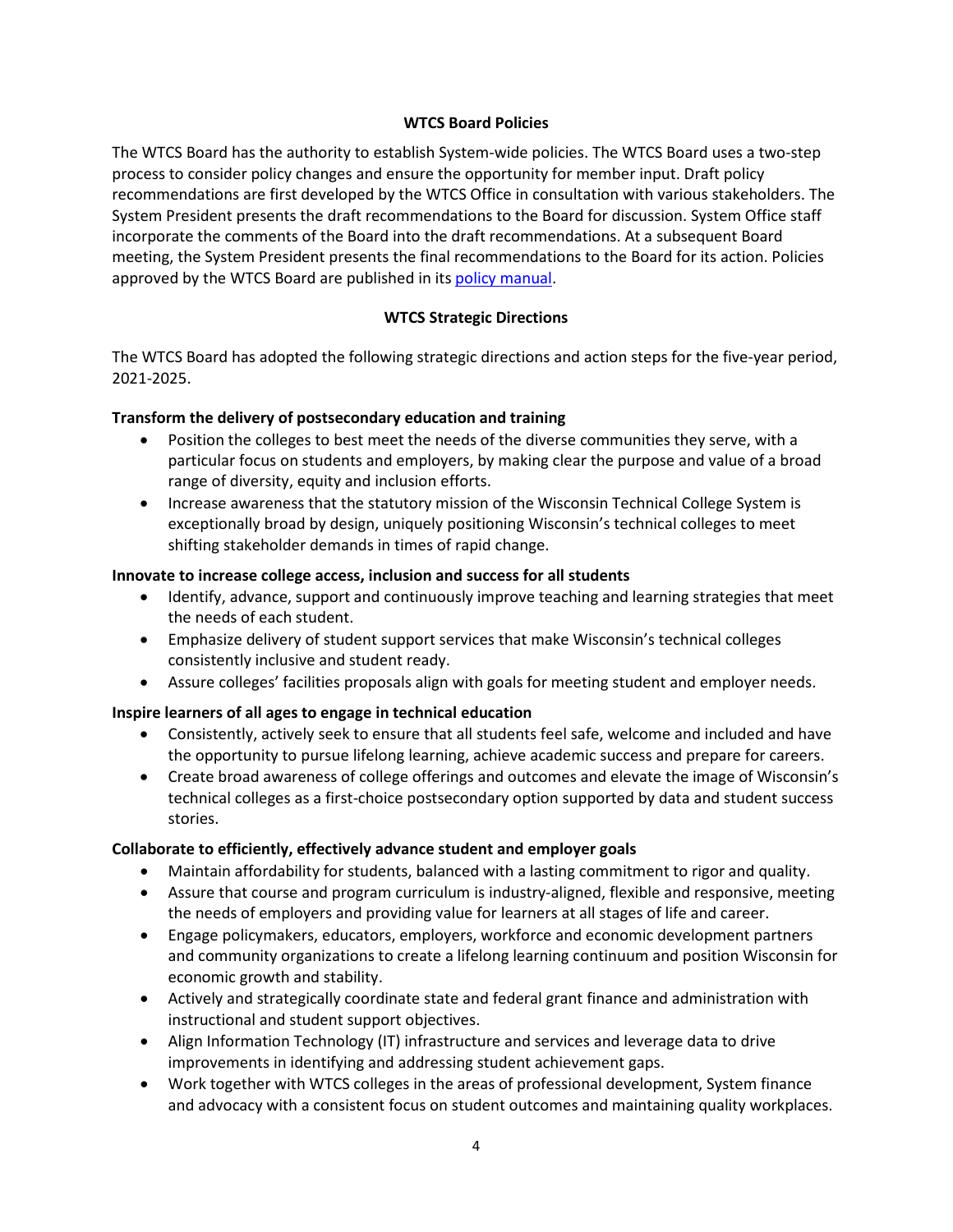#### **WTCS College Districts**

Currently with 51 campuses, the 16 WTCS colleges deliver career and technical education to meet the needs, interests and abilities of their students and the demands of the labor market. To assist the colleges in their missions, WTCS Office staff provide the colleges with technical assistance and help to coordinate activities and support services.

Each WTCS college has unique demographic, geographic and economic characteristics. Programs are tailored to meet local needs within the uniform program standards established by the WTCS Board. Each technical college is governed by a district board appointed by local elected officials. Similar to the WTCS Board, district board membership is intended to reflect the diversity of district stakeholders. Excluding the Milwaukee Area Technical College (MATC), membership for each of the remaining 15 district boards is comprised of nine members who must be residents of their respective districts: two members representing employers, two representing employees, a local K-12 school administrator, a state or local elected official and three at-large members.

MATC's District Board is also comprised of nine members, seven of which must reside in Milwaukee County. Membership in the MATC District Board is as follows: five represent employers, three represent employers with 15 or more employees and two members represent employers with 100 or more employees. In addition, at least two members must represent employers that are manufacturing businesses. A person representing an employer must have at least two years of experience managing a business entity, non-profit, etc. with at least 15 employees or at least two years of experience managing the finances or hiring of personnel of a business entity or non-profit, etc., with at least 100 employees. Finally, MATC's Board includes a school district administrator, a state or local elected official and two at-large members.

District boards are empowered to levy taxes on property, provide facilities and equipment, contract for instructional services and appoint a college president who serves as chief executive officer for the district. Additional information and a map for Wisconsin's 16 technical colleges can be viewed on the [WTCS college webpage.](https://wtcsystem.edu/colleges/)

# *REVIEW OF PERFORMANCE AND OPERATIONS*

Wisconsin's technical colleges strive to provide graduates with the education and training that provides skills to compete in today's competitive job market. The WTCS regularly publishes data on enrollment, costs and graduate outcomes. The data is available on the [WTCS publications and resources page.](https://www.wtcsystem.edu/impact/publications/)

#### **Operational Costs**

In order to provide the instruction, services and activities necessary to carry out their mission and achieve their goals, WTCS colleges rely on a combination of federal, state and local revenues. In 2019-20, the latest year for which complete financial information is available, WTCS colleges enrolled 286,381 individuals at an operational cost of \$1.1 billion.

Actual 2019-20 cost allocation data show that 64.1 percent of operational costs were for instruction while the next highest amounts were for general institutional (14.7 percent), student services (11.3 percent) and physical plant (7.8 percent). Instructional resources accounted for the remaining 2.2 percent of operational costs. Data on college costs is published annually, with the most recent year of complete data available in the [cost allocation summary report.](https://mywtcs.wtcsystem.edu/grants-data-reporting/system-wide-reports/)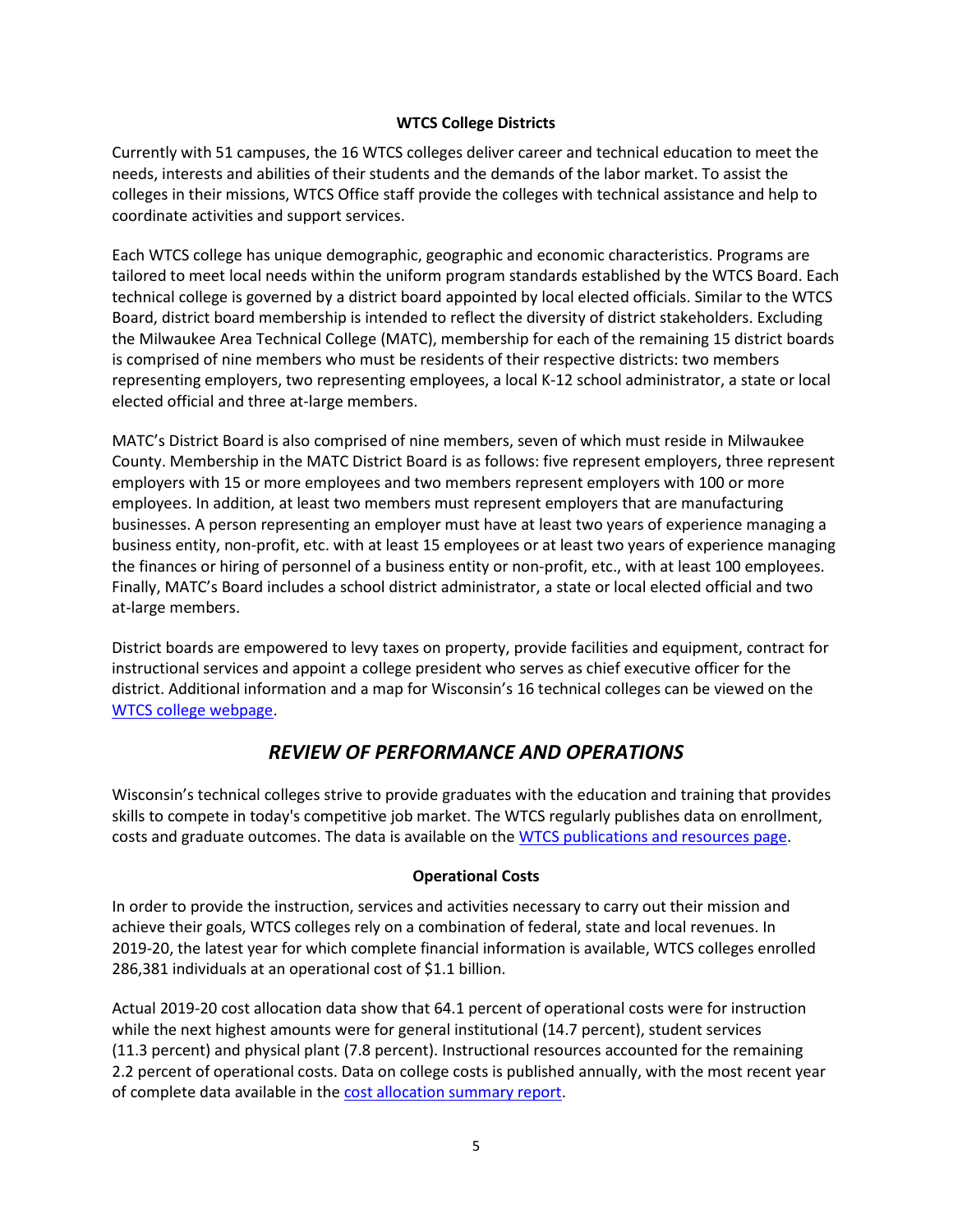#### **Enrollment**

The number of full-time equivalent (FTE) students enrolled annually decreased 1.5 percent from 65,318 in FY 2018-19 to 64,315 in FY 2019-20. Data on enrollment is published annually in the [Fact Book](https://www.wtcsystem.edu/impact/publications/fact-book-student-data/) with the most recent year of complete data available.

#### **Grant Programs**

WTCS provides a number of grants to individual technical colleges using funds received from general purpose revenue, the federal Carl D. Perkins Career and Technical Education Act and the federal Adult Education and Family Literacy Act.

These programs are intended to assist WTCS districts in providing educational and economic development services to individuals and high priority industry sectors. Grants also help promote innovative or successful practices related to priorities identified by the WTCS Board, such as:

- strengthening career and technical education programs through multi-college collaborative efforts to develop measures of technical skill attainment; and
- promoting and supporting high school-to-college transitions for career and technical education students through multi-college collaborative efforts to develop programs of study.

A summary of grant programs is available on the [Grants information page.](https://mywtcs.wtcsystem.edu/grants-data-reporting/grants/)

#### **Engagement and Partnerships**

The WTCS Board and System Office are committed to working with internal and external partners to improve the quality, availability and cost-effectiveness of WTCS education and workforce training programs.

The WTCS Office and individual colleges participate in a variety of collaborative projects involving outside educational and workforce development agencies to:

- improve college transfer opportunities;
- enhance college access and affordability; and
- develop career clusters and pathways.

Partner institutions involved with these projects include the Wisconsin Departments of Workforce Development and Department of Public Instruction, the Wisconsin Economic Development Corporation, the University of Wisconsin System, the Wisconsin Association of Independent Colleges and Universities and Ascendium Education Group. Additional information about WTCS is available on the [WTCS website.](https://www.wtcsystem.edu/)

# *MAJOR PROGRAM GOALS AND OBJECTIVES*

# **Expand the Pool of Skilled Workers in the State's Labor Force**

The WTCS Board continues to approve demand-driven, cutting-edge career and technical education and training programs developed by Wisconsin's technical colleges in collaboration with Wisconsin's businesses and industry, labor and other partners. The colleges have developed state-of-the-art programs in emerging industries like biotechnology, manufacturing robotics and renewable energy. At the same time, the colleges continue to deliver graduates in core programs to meet Wisconsin's ongoing demand for construction, information technology, public safety and health care professionals. To accomplish this and operate with the highest degree of efficiency, the WTCS Board discontinues about the same number of programs as it approves each year.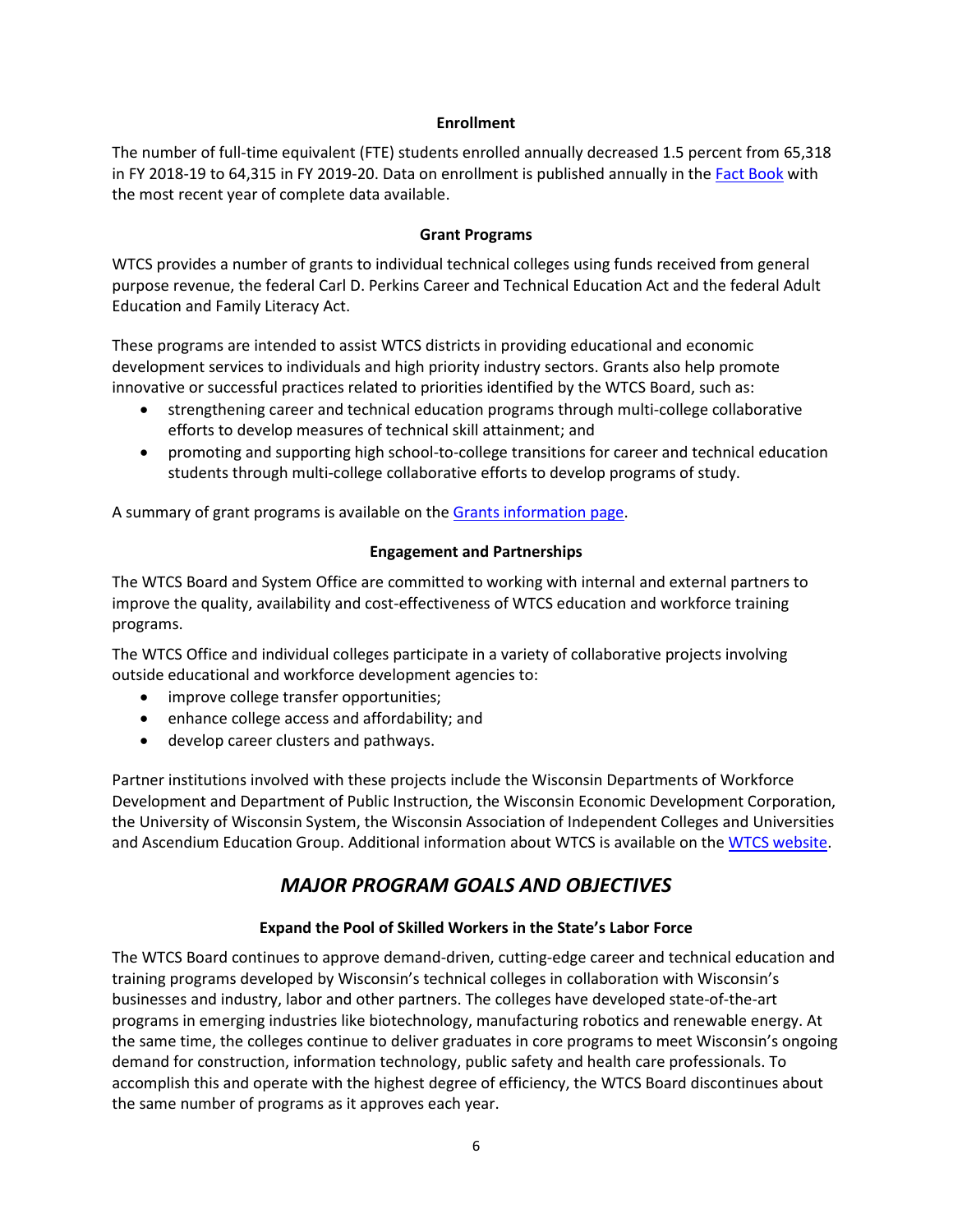#### **Employer Satisfaction**

Conducted every four years since 1980, the Employer Satisfaction Survey measures employer satisfaction with the skills and abilities of WTCS graduates. Feedback from employers has consistently shown that WTCS graduates continue to meet or exceed employer expectations compared to other new employees, in both occupational abilities and other core skills. In the most recent survey, employers report WTCS graduates meet or exceed employer expectations in the following areas:

- mastery of knowledge in their fields (88 percent);
- ability to perform technical skills (91 percent);
- ability to communicate effectively (89 percent);
- relevance of skills and knowledge (87 percent);
- mastery of "STEM" (i.e., science, technology, engineering and mathematics) (82 percent); and
- overall preparedness for employment (89 percent).

Ninety-six percent of employers said they would hire a WTCS graduate again, and 98 percent of employers felt that their local technical college was important or very important to the success of their business. The complete results from the latest survey are available on the [WTCS website.](https://www.wtcsystem.edu/impact/publications/employer-satisfaction/) 

#### **Career Pathways**

WTCS is continuing its work with a wide variety of internal and external partners to develop pathways "to and through" postsecondary education that seamlessly link education and work throughout an individual's career. For middle and high school students, career pathways increase awareness of the academic preparation needed for postsecondary education. In addition, high school students can earn technical college credits that also fulfill graduation requirements — "dual credit" — at no cost to the student or their family.

At the postsecondary level, WTCS is working in partnership with employers to "stack" technical college credentials: short-term certificates, technical diplomas and associate degrees in a way that supports career advancement based on employer-identified needs and an individual's career goals and timeline.

#### **Increase Postsecondary Educational Opportunities**

WTCS used a variety of methods to increase postsecondary educational opportunities over the 2019-21 biennium. WTCS colleges continued to provide training opportunities for incumbent workers, develop career pathways to address skills shortages and offer low-income adults clear and reliable courses of action to progress in their careers.

Employer-specific worker training is a critical component in meeting the needs of new and expanding businesses in Wisconsin. In the 2019-21 biennium, WTCS colleges continued to serve on average over 82,000 individuals annually through customized instruction contracts with businesses, in which the colleges design and deliver customized instruction and technical assistance, either on-site or on-campus.

Employers and workers continue to place a high value on incumbent worker training and WTCS developed a survey instrument to gauge the economic and other impacts of this training. Results from the survey indicate that most respondents believe WTCS contract training meets or exceeds their expectations, allowing them to improve productivity, achieve cost savings, increase sales and retain or create jobs.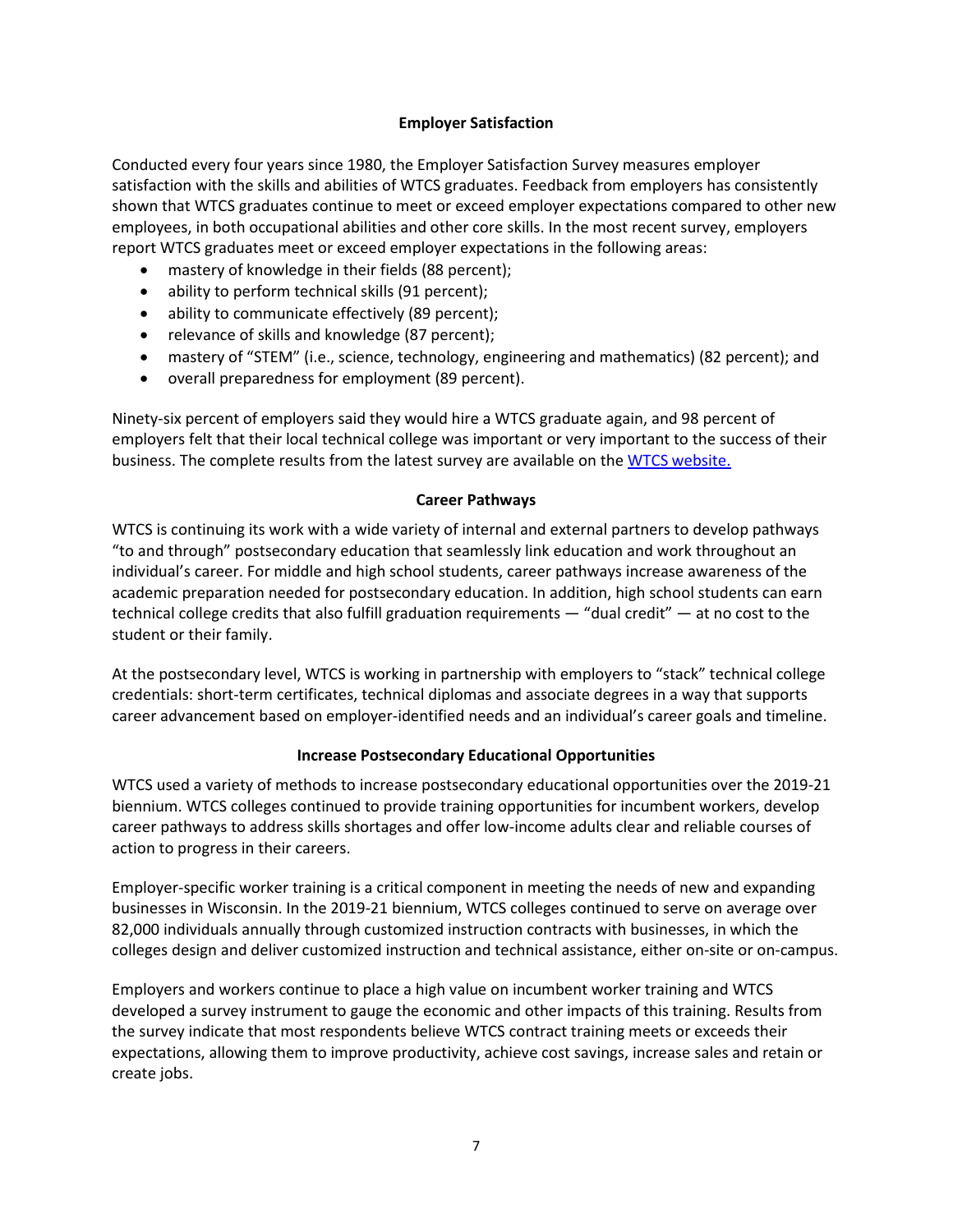Adult career pathways created by WTCS colleges also commonly include remedial education "bridges" that allow students who need basic instruction, including English language learning to address those needs without postponing their entry into postsecondary occupational programs. One strategy for bridge programs pairs basic education and occupational instructors in the same classroom so that students can improve their basic academic abilities and at the same time earn a certificate-level credential that will help to improve their employment outcomes.

## **Closing the Achievement Gap**

The enrollment of students of color, as a proportion of the overall student body, continues to climb, increasing from 16.7 percent in 2010-11 to 22.1 percent in 2019-20. This compares favorably with the percentage of persons of color in Wisconsin as a whole, which was 19.6 percent according to the 2020 Census. Over the last nine years, the percentage of students of color graduates has increased from 12.5 percent in 2010-11 of total graduates to 18.9 percent of total graduates in 2019-20. The number of WTCS students of color transferring to UWS institutions continues to increase. In 2011, students of color composed 14 percent of WTCS students transferring to UWS. In 2018-19, (most recent data available) students of color composed 16.3 percent of WTCS students transferring to UWS institutions.

#### **By Gender**

In 2019-20, WTCS colleges reported enrolling 140,834 men and 141,286 women, while gender was not reported for 1.5 percent of enrollees. Of the men enrolled 62.9 percent were enrolled in degree or diploma program courses, while 16.3 percent were enrolled in non-postsecondary courses and 42 percent were in continuing education courses. Of the women enrolled, 73 percent were enrolled in degree or diploma program courses, 33.2 percent in non-postsecondary and 20.6 percent in continuing education courses. Because students may take courses in more than one area, percentages add to more than 100 percent.

# **Services for Students with Special Needs**

WTCS provides specialized services for:

- students with physical or mental disabilities;
- students who are disadvantaged, including academically or economically disadvantaged individuals; and
- students with limited English proficiency.

In 2019-20, 14,016 students with disabilities received specialized services. These services were supported with funds from GPR, WTCS districts, the federal Perkins Act and the Division of Vocational Rehabilitation within DWD. These services enable students with disabilities to enroll and succeed in technical education programs and courses. Services include specialized guidance and counseling, needs assessment and evaluation, support services, remedial instruction, career development, adaptive equipment and career placement.

In 2019-20, the WTCS colleges provided services to 82,435 disadvantaged students (unduplicated), of whom 43,518 were academically disadvantaged, 56,303 were economically disadvantaged and 8,752 had limited English proficiency. Services provided to disadvantaged students – including academically or economically disadvantaged individuals and those with limited English proficiency – are supported with funds from WTCS general state aid, local funds, targeted state GPR funds and federal funds provided through Perkins Act and the Adult Education and Family Literacy Act. Services provided include